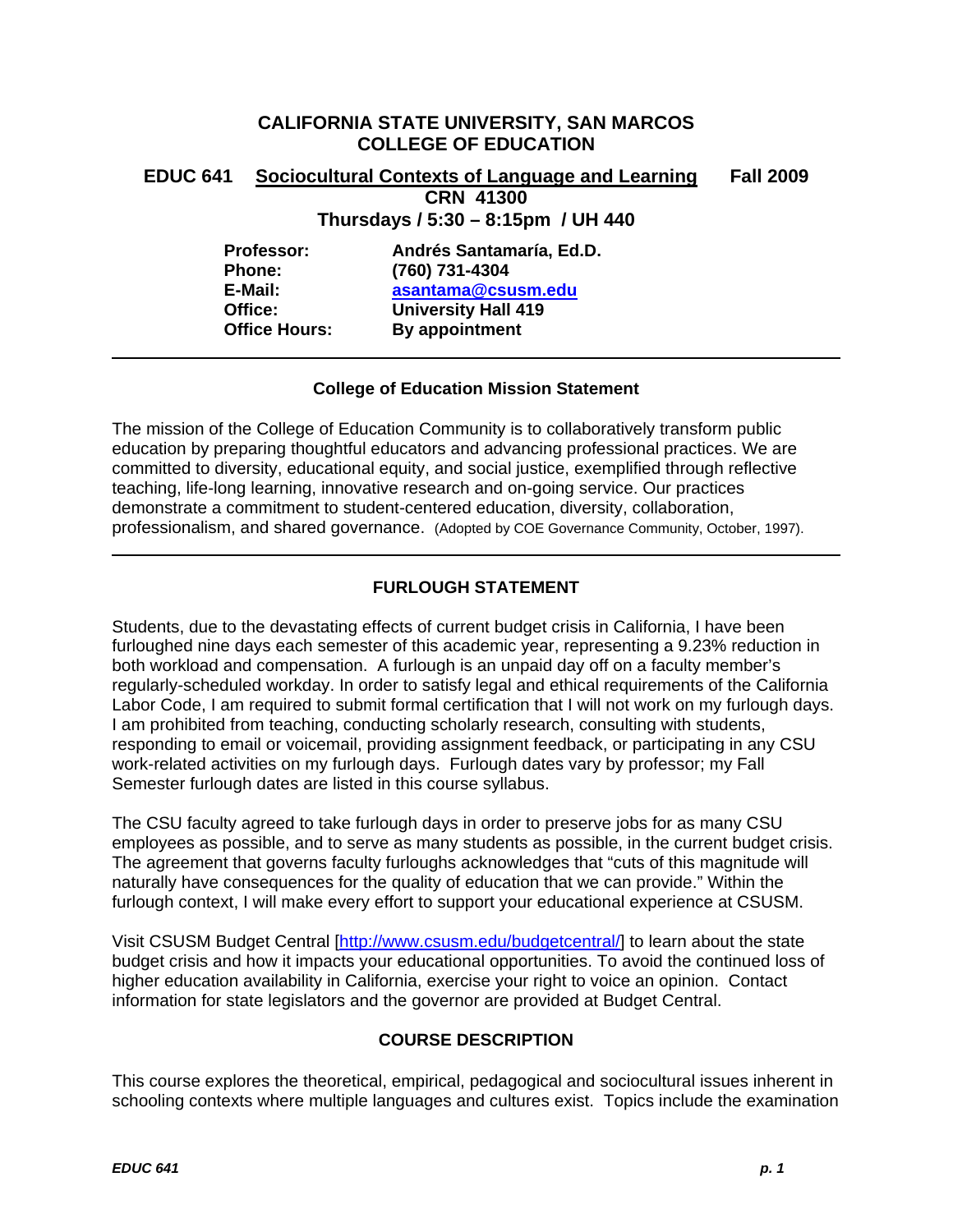of home, community and school cultures; issues of bilingualism; and instructional contexts which relate to literacy and learning. It explores the relationships between the school context and the implicit and explicit theoretical foundations that support instruction for students who are first and second language learners, and the implications of such instruction.

### **Course Objectives**

The purpose of this course is to:

- Explore home, community and school cultures.
- Research issues of bilingualism and multilingualism.
- Understand and develop instructional contexts which relate to literacy and learning.

**This course has an on-line component. The following class sessions will take place online in WebCT: Sept. 17, Sept. 24, Oct. 15, Oct. 22, and Nov. 12.** 

This course is aligned to the following standard for the California Teachers of English Learners (CTEL) Certificate Program leading to CLAD certification:

### *Standard 6: Assessment of English Learners*

The program provides candidates with opportunities to develop conceptual research-based understanding of standards-based assessment of English learners' academic progress. Coursework requires candidates to analyze the role, purposes, and features of various formative and summative assessments and to evaluate the benefits and limitations of specific formal and informal assessments for use with English Learners, including evaluating assessment instruments and methods for cultural and linguistic bias. Coursework also requires candidates to learn how to differentiate and scaffold assessments for and to provide feedback to English Learners. The program also requires candidates to interpret and use the results of assessments to help English learners achieve success in standards-based language curriculum and in content area instruction.

This course is also aligned with the following California Standards of Program Quality and Effectiveness for the Teacher Preparation Programs for Preliminary Multiple and Single Subject Teaching Credentials for the "Add On" Level I Education Specialist Mild/Moderate and Moderate/Severe credential candidates without AB 2042 or CLAD authorization:

### *Standard 7a: Multiple Subject Reading, Writing, and Related Language Instruction in English*

The professional preparation program provides substantive, research-based instruction that effectively prepares each candidate for a Multiple Subject (MS) Teaching Credential to deliver a comprehensive program of systematic instruction in reading, writing and related language arts aligned with the state adopted English Language Arts Academic Content Standards for Students and the Reading/Language Arts Framework. The program provides candidates with systematic and explicit instruction in teaching basic reading skills, including comprehension strategies, for all students, including students with varied reading levels and language backgrounds. The Multiple Subject preparation program includes a significant practical experience component in reading, writing, and language arts that is connected to the content of coursework and that takes place throughout the program during each candidate's field experience(s), internship(s), and/or student teaching assignment(s). The preparation program provides each candidate for a Multiple Subject Teaching Credential with experience in a classroom where beginning reading is taught. The program places all candidates in field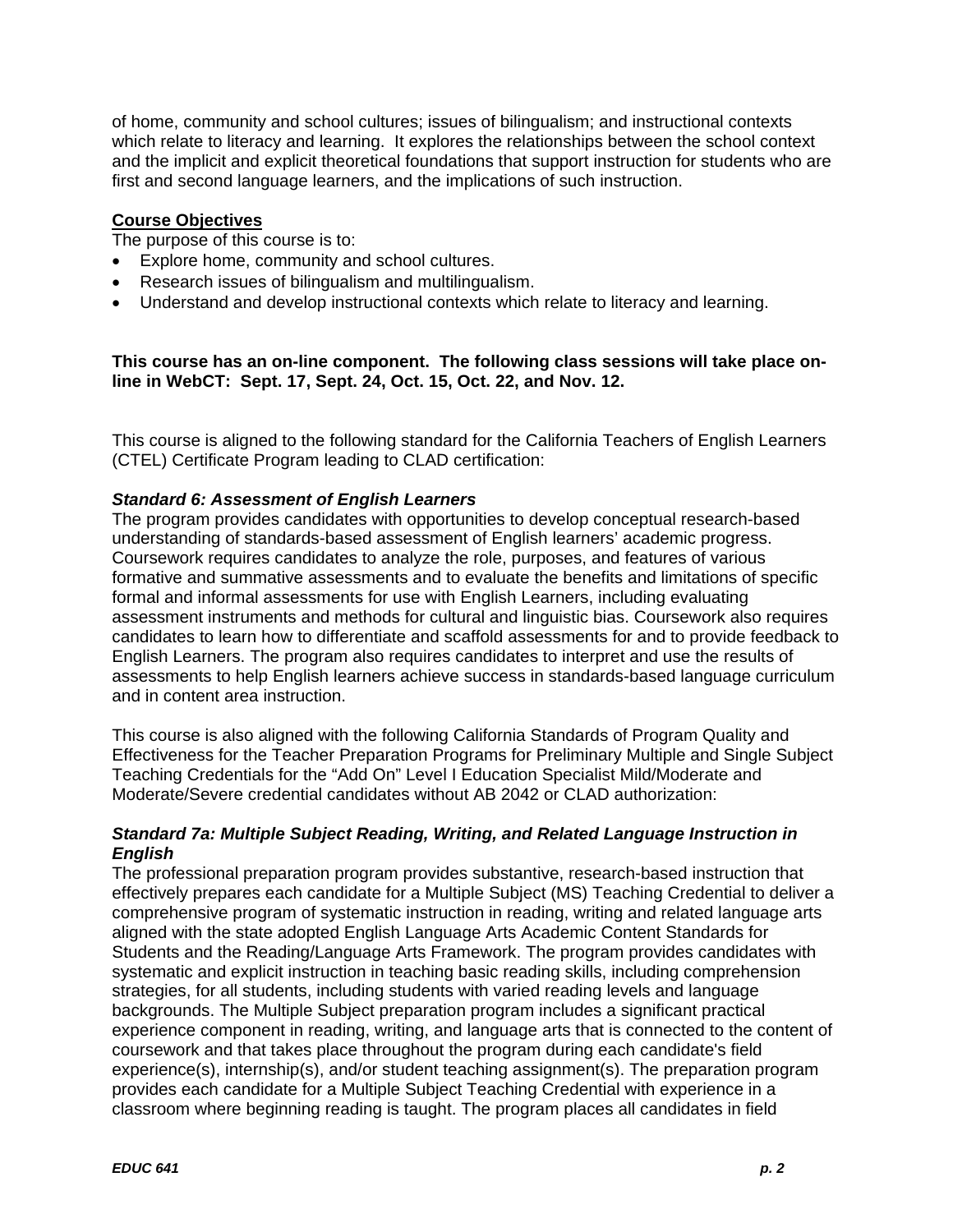experience sites and student teaching assignments with teachers whose instructional approaches and methods in reading are consistent with a comprehensive, systematic program, and who collaborate with institutional supervisors and instructors.

### *Standard 13: Preparation to Teach English Learners*

In the professional teacher preparation program all candidates have multiple systematic opportunities to acquire the knowledge, skills and abilities to deliver comprehensive instruction to English learners. Candidates learn about state and federal legal requirements for the placement and instruction of English learners. Candidates demonstrate knowledge and application of pedagogical theories, principles and practices for English Language Development leading to comprehensive literacy in English, and for the development of academic language, comprehension and knowledge in the subjects of the core curriculum. Candidates learn how to implement an instructional program that facilitates English language acquisition and development, including receptive and productive language skills, and that logically progresses to the grade level reading/language arts program for English speakers. Candidates acquire and demonstrate the ability to utilize assessment information to diagnose students' language abilities, and to develop lessons that promote students' access to and achievement in the stateadopted academic content standards. Candidates learn how cognitive, pedagogical and individual factors affect student's language acquisition.

### **GENERAL CONSIDERATIONS Outcomes and Standards**

The context and scope of this course are aligned with CTEL Standards as articulated by the California Commission on Teacher Credentialing (CTC), and as approved by the faculty of the College of Education. Further consideration has been given to the alignment of standards for multicultural education as articulated by the National Council for Accreditation of Teacher Education (NCATE), the Interstate New Teacher Assessment and Support Consortium (INTASC), and the National Board for Professional Teaching Standards (NBPTS).

### **Students with Disabilities Requiring Reasonable Accommodations**

Students with disabilities who require reasonable accommodations must be approved for services by providing appropriate and recent documentation to the Office of Disable Student Services (DSS). This office is located in Craven Hall 5205, and can be contacted by phone at (760) 750-4905, or TTY (760) 750-4909. Students authorized by DSS to receive reasonable accommodations should meet with their instructor during office hours or, in order to ensure confidentiality, in a more private setting.

### **CSUSM Academic Honesty Policy**

"Students will be expected to adhere to standards of academic honesty and integrity, as outlined in the Student Academic Honesty Policy. All written work and oral presentation assignments must be original work. All ideas/materials that are borrowed from other sources must have appropriate references to the original sources. Any quoted material should give credit to the source and be punctuated with quotation marks.

Students are responsible for honest completion of their work including examinations. There will be no tolerance for infractions. If you believe there has been an infraction by someone in the class, please bring it to the instructor's attention. The instructor reserves the right to discipline any student for academic dishonesty in accordance with the general rules and regulations of the university. Disciplinary action may include the lowering of grades and/or the assignment of a failing grade for an exam, assignment, or the class as a whole. Incidents of Academic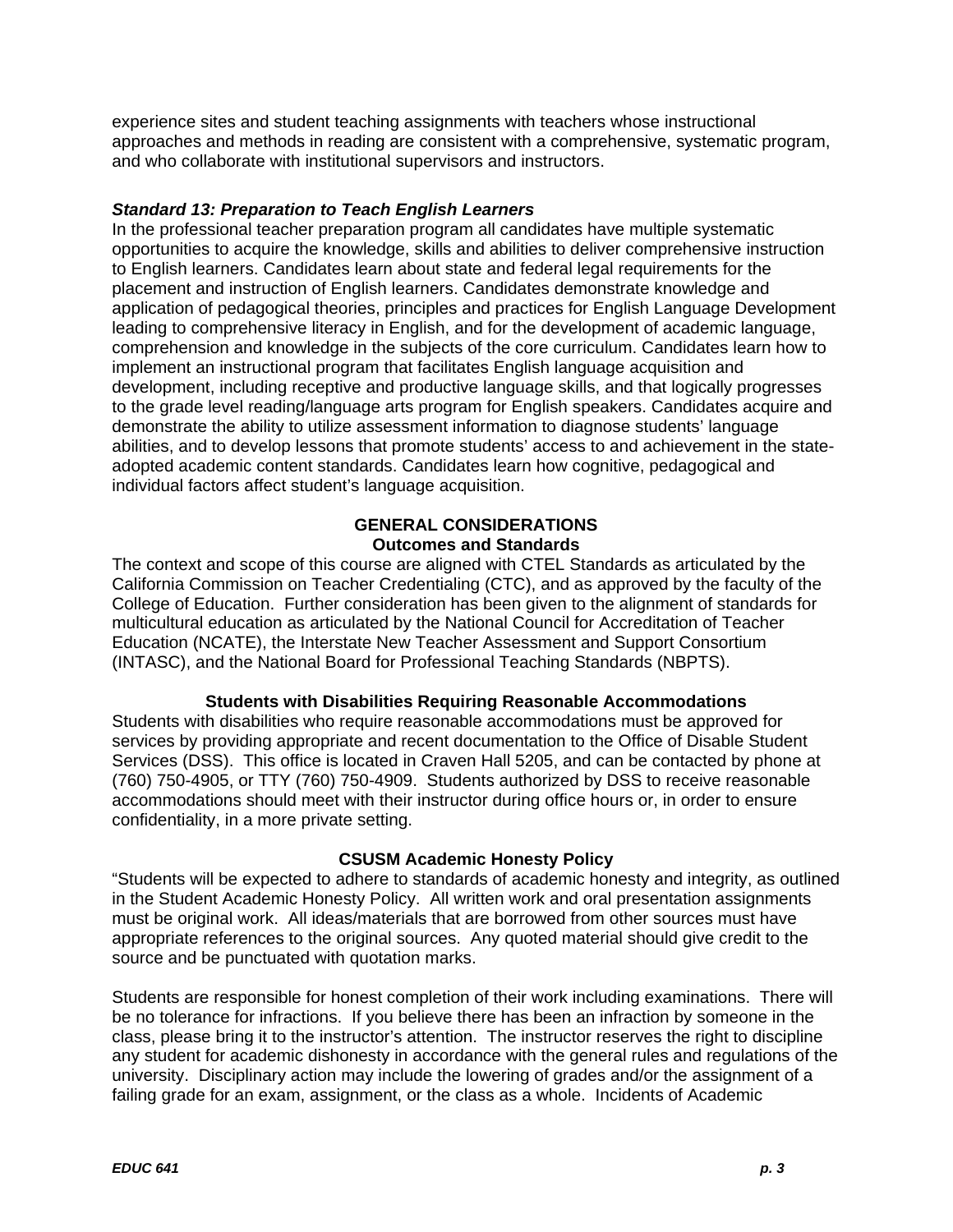Dishonesty will be reported to the Dean of Students. Sanctions at the University level may include suspension or expulsion from the University.

### **Plagiarism**

As an educator, it is expected that each student will do his/her own work, and contribute equally to group projects and processes. Plagiarism or cheating is unacceptable under any circumstances. If you are in doubt about whether your work is paraphrased or plagiarized see the Plagiarism Prevention for Students website http://library.csusm.edu/plagiarism/index.html. If there are questions about academic honesty, please consult the University catalog.

### **Appeals**

Every student has the right to appeal grades, or appeal for redress of grievances incurred in the context of any class. Disputes may be resolved informally with the professor, or through the formal grades appeal process. For the latter, consult Dr. Kelly, Associate Dean.

### **Writing**

In keeping with the All-University Writing Requirement, all 3 unit courses must have a writing component of at least 2,500 words (approximately 10 pages) which can be administered in a variety of ways.

### **College of Education Attendance Policy**

Due to the dynamic and interactive nature of courses in the College of Education, all students are expected to attend all classes and participate actively. At a minimum, students must attend more than 80% of class time, or s/he **may not receive a passing grade** for the course at the discretion of the instructor. Individual instructors may adopt more stringent attendance requirements. Should the student have extenuating circumstances, s/he should contact the instructor as soon as possible. (*Adopted by the COE Governance Community, December, 1997*).

### **COURSE REQUIREMENTS**

*NOTE: I RESERVE THE RIGHT TO CHANGE, ADD TO, OR DELETE ANY MATERIAL OR ASSIGNMENT FROM THE COURSE.* 

This course is structured as a graduate-level seminar. The success of a seminar is dependent upon each and every participant being prepared. My role will be to "facilitate" and to intervene as necessary to prompt a topic. I do not intend to lecture each week, or to be the focus of the class. You will work to develop your **knowledge base** through the readings, discussions and presentations.

### **Required Texts**

- Perez, B. (2004). *Sociocultural Contexts of Language and Literacy*, 2<sup>nd</sup> Edition. Mahwah, NJ: Lawerence Erlbaum Associates.
- Zentella, A. (2005). Building on Strength: Language and Literacy in Latino Families and Communities. New York, NY: Teachers College Press.

Selected articles available on WebCT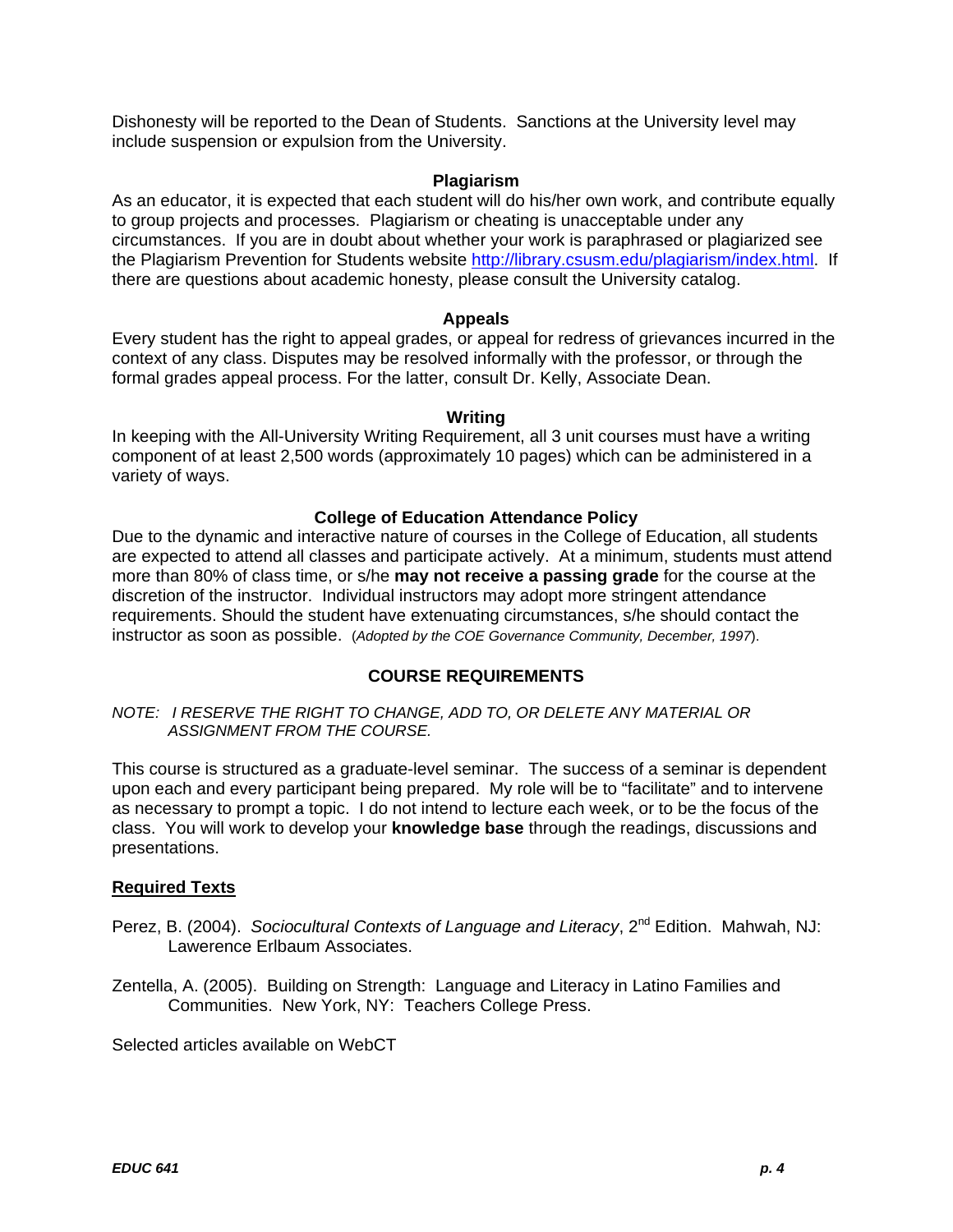### **Grading Policy**

All assignments are due on the dates indicated below. Assignments turned in late will not receive full credit. Please manage your time and plan accordingly. Assignments must be typewritten, double-spaced and with standard margins unless completed in class. Written assignments will be graded approximately 80% on content and context (detail, logic, synthesis of information, depth of analysis, etc.) and 20% on mechanics (grammar, syntax, spelling, format, uniformity of citations, etc.). All assignments should reflect graduate level composition and use APA format.

The following grading scale will be used and has been modified to reflect this semester's furlough requirement:

| . .            |    |                                     |           |
|----------------|----|-------------------------------------|-----------|
| 82<br>90       | А  | O 4<br>80<br>__<br>$\mathbf{O}$     | <b>A-</b> |
| $78 - 1$<br>79 | B+ | $\overline{\phantom{a}}$<br>--<br>- |           |
| 70             | D- | 69<br>– below                       | Failing   |

### **1.** Attendance and Class Participation

You are expected to attend all class sessions and participate actively in discussions and activities. In order to do so, you are expected to complete all required readings by the assigned date. According to the College of Education Attendance Policy, at a minimum, students must attend more than 80% of class time, or s/he **may not receive a passing grade** for the course at the discretion of the instructor. *Missing more than one class session will result in the reduction of your grade.* Being consistently late and/or leaving class early can also lower your grade. This pertains also to online classes via WebCT.

**DUE: Ongoing (**6 out of the 15 possible points for attendance and class participation are earned through Posting / Analysis / Discussion of Assigned Readings during online **WebCT Sessions 3, 8 and 11**).

### **2.** Reading Discussion Leader **10 points 10 points 10 points**

Individually or in pairs, students will lead a class discussion on one of the required readings. Students should identify 2-3 critical questions from the readings to lead the discussion. All students will submit their questions at the beginning of the class in which they lead the discussion. The amount of time for each Reading Discussion Leader to facilitate class discussion will be limited. Reading Discussion Leaders should focus on developing questions which will address key aspects of the reading that are directly applicable to the objectives of this course.

**DUE: Throughout the semester – Sign-up List is available on WebCT** 

### **3.** Article Reports **10 points 10 points**

Individually or in pairs, students will lead a small group discussion on an article, book chapter, research report, etc. focusing on the sociocultural context of language, language use, and/or learning. Students can choose the aspects they wish to highlight for the discussion, as well as the format for presenting.

**DUE: Sessions 9 and 10 – Sign-up List is available on WebCT** 

### Essay: What is English language development? (10 points) **4. THIS ASSIGNMENT HAS BEEN ELIMINATED DUE TO FURLOUGH REQUIREMENT**

For this assignment you will attempt to define language on both a theoretical and a personal level. This is an opportunity for you to express your personal feelings, but also to synthesize and discuss some of the readings that relate to language and literacy, as

15 points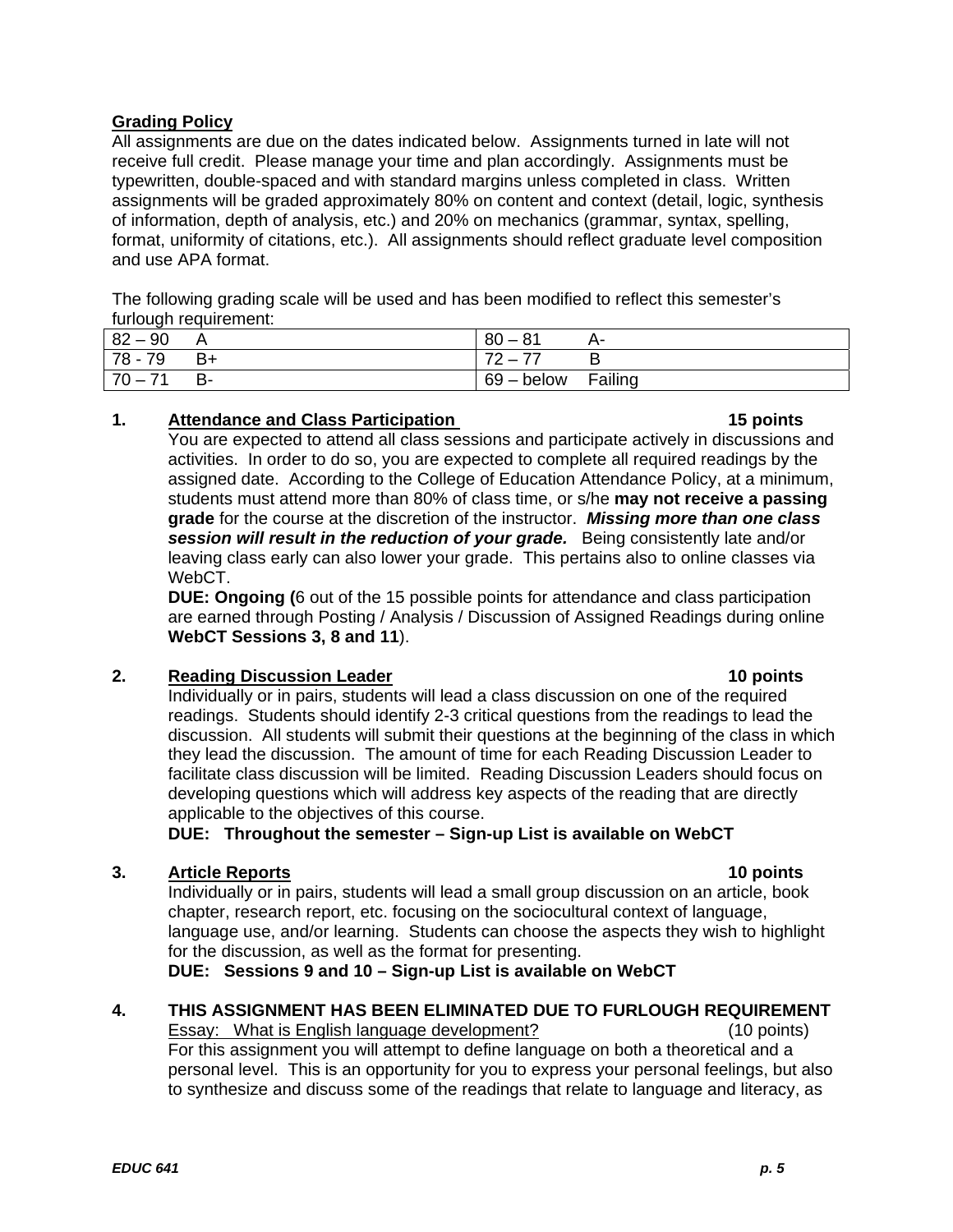well as contexts at your school site. The following questions may help you focus your thoughts or you can pose and respond to your own questions about language:

- How would you define language?
- Can you define English language development?
- How is language development affected by the social context?
- What kinds of contexts affect language development?
- What are materials, methods and strategies used to support English proficiency?
- What is a language difference versus a disability?
- What is the relationship between language and self esteem?
- Is there thought without language? (Perspectives on Autism)

### **DUE: NOT APPLICABLE**

- **5. Analysis and Application of An English Learner's Assessment Data 15 points**  Identify one English Learner in your class (or at your school) for whom you will holistically examine their backgrounds, their schooling experiences (academic, social, linguistic), with a focus on assessment information on your student. Your write-up should include an analysis of the following information that you have gathered on your English Learner:
	- Obtain background information on your English Learner. What do you know about your student's life, family, community, culture, peer group, schooling history, learning styles, disability information, and other relevant information to help you best address your student's educational needs.
	- Obtain as much testing data on your English Learner as you can. Include standardized test scores – CST, CELDT, etc. as well as your in-class assessments. What is your analysis of the cultural and/or linguistic biases that may be present in the testing data you have obtained?
	- Obtain explanations for the scoring of the standardized test data that you collected. What objectives were being tested? How are the scores reported? How are the scores used at your school site – by administrators and by teachers? Are the scores used to determine placement?
	- Obtain information on how authentic and other in-class assessments are scored? For example if a reading inventory is used, what process what used? What was the rate of administration? What other types of formative and/or summative assessments were used? Running records? Checklists? Rubrics? What criteria was the English Learner assessed on? Were the assessments equitable in comparison to native-English speakers?
	- What other information can you obtain that would help you analyze your English Learner's assessment data – other support the student receives? Special program(s) (i.e. intervention, Special Education, tutorial) the student is involved in? How long? Who referred him/her? Why? If the child is in a special program is there progress monitoring being conducted to assess student's progress and effectiveness of program? What data do you have regarding these program(s)?

### **DUE: Sessions 4 (Background Information) and 7**

### *Successful completion of this assignment fulfills CTEL requirements for Standard 6. Students must post this assignment to their CTEL Portfolio as evidence they have met this standard.*

### **6a. Literature Review: Sociocultural Contexts of Language and Learning 40 points**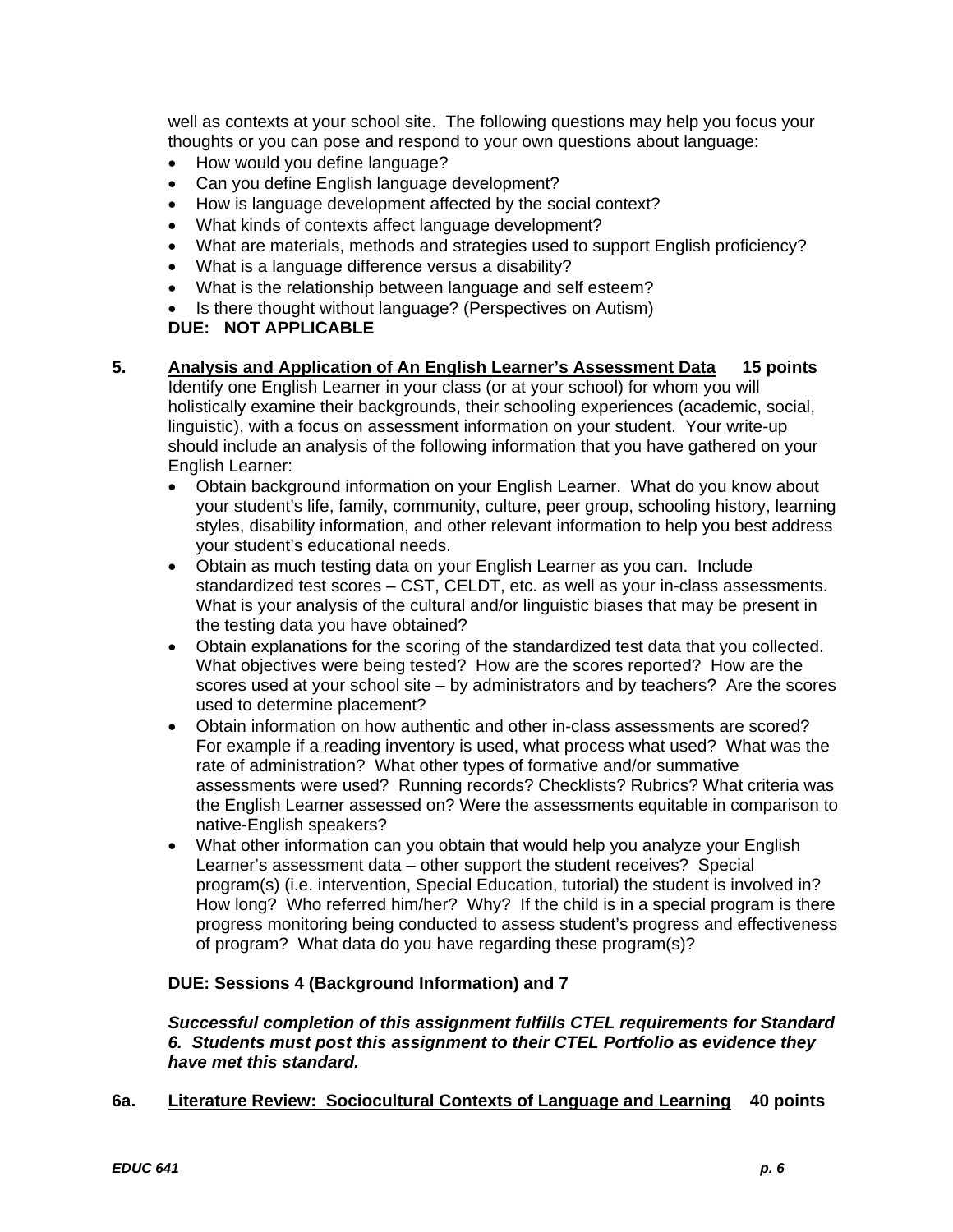**If you are taking this course for CTEL certification, one of the themes you write about must address English learners with a focus on assessment issues**  Using the annotated bibliographies collected in EDUC 602 and the articles, book chapters, research reports presented in class, you will analyze the resources and identify themes. As themes emerge, you will begin to organize resources you will use in a Literature Review. Your Literature Review will focus on the sociocultural aspects of language and learning that we have discussed throughout the course. Complete an 8 to 10-page paper focusing the categories identified, dividing them into sections as you would in a literature review of a thesis or project using the rubric provided. Resources must be cited and referenced according to APA criteria. A scoring rubric will be developed in class. Prepare a final PowerPoint presentation to present to class highlighting your Literature Review.

*Themes identified with articles and ideas: DUE: Session 11 (5 points); Final draft of one section: DUE: Session 12 (5 points); Final Paper: DUE Session 15 (20 points); Final Presentation: DUE Session 15 (10 points)* 

### **6b. Literature Review: Supporting English Learners With and Without Disabilities 40 points**

### **Alternative Assignment Required for "Add On" Mild/Moderate and Moderate/Severe Education Specialist Credential Candidates without AB 2042 Preliminary Credentials or a CLAD Certificate**

Using websites, articles, book chapters, research reports (see sample articles, sites, and books provided by the instructor) develop a menu of supports and services that enable English learners with and without disabilities to access the core curriculum in inclusive educational settings. Include in the review a) the use of expertise of specialists and support personnel (e.g., paraprofessionals) and b) school-base structures and organizations that support English learners and students eligible for Special Education. As categories of supports emerge, organize them as you would in a thesis' Chapter 2: Literature Review. The final product is an 8 to 10-page paper organized by categories and written using APA-format conventions. Resources must be cited and referenced in APA format. A scoring rubric will be developed in class. Prepare a final PowerPoint presentation to present to class highlighting your Literature Review.

*Categories identified with articles and sources: DUE: Session 11 (5 points); Final draft of one section: DUE: Session 12 (5 points); Final Paper: DUE Session 15 (20 points); Final Presentation: DUE Session 15 (10 points)* 

### **Session 1: Sept. 3 Course Overview / Definition of Terms**

(Attendance and Class Discussion – **Assignment 1: 1 point**) Course Overview Definition of Terms Sociocultural Contexts of Learning Language Diversity Language Structure and Use Phonology, Morphology, Syntax and Semantics, Discourse, Communication

### *Assignments DUE Session 2:*

- 1. Define "they" at your school. Record the language used to describe "them," and who used the language (i.e. students, teachers, parents, school personnel, etc.)
- 2. *Reading:* Perez Chapters 1 3, Gumperz (WebCT), Olsen (WebCT)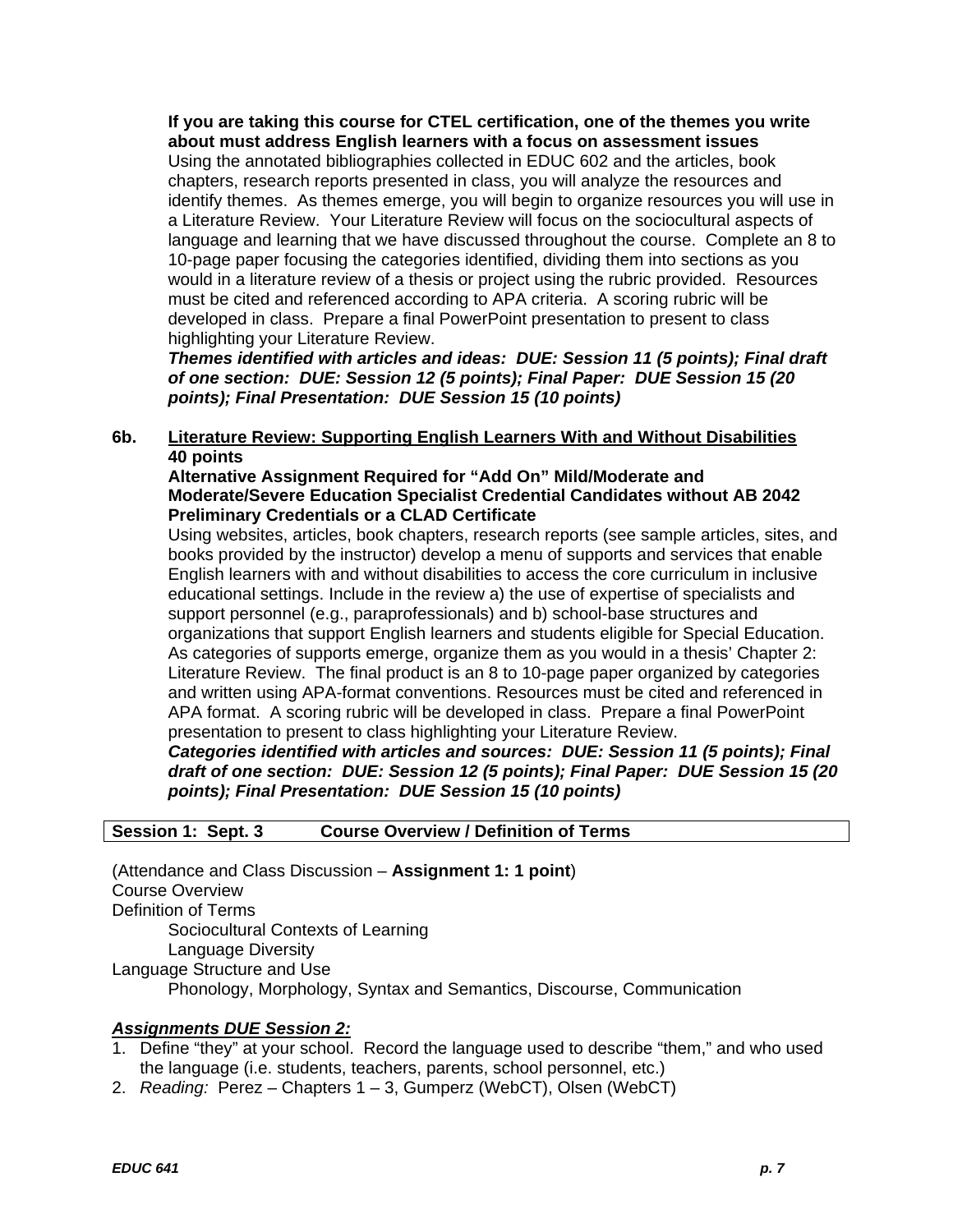### **Session 2: Sept. 10 Theoretical Perspectives of Language and Literacy**

(Attendance and Class Discussion – **Assignment 1: 1 point**)

Discussion of who "they" are at your school and who used this language. What impact does this language make on school culture?

Discussion of the Readings facilitated by Reading Discussion Leaders **(Assignment 2: 10 points)** 

• Perez – Chapters 1 – 3, Gumperz (WebCT), Olsen (WebCT)

Language Structure and Use

Discourse and Language Pragmatics

First and Second Language Development

Historical, Psychological, Sociocultural, Pedagogical and Political Factors

Identity and Language

Language Boundaries in Schools

### *Assignment DUE Session 3 (WebCT):*

1. *Reading*: Perez – Chapters 4 – 6

#### Session 3: Sept. 17 **First and Second Language Acquisition (WebCT)**

### *WebCT Assignment:*

Posting / Analysis / Discussion of Assigned Readings (**Assignment 1: 2 points**)

- Perez Chapters  $4 6$
- Post your 1 page summary and 1 page application Word Document onto the WebCT Discussion Thread for this session by Thursday night
- Read two other students' postings and respond to each with a 1 paragraph response by noon on Saturday

### *Assignments DUE Session 4 (WebCT):*

- 1. Gather background information on 1 English Learner in your class (Assignment 5). Write a paper to meet assignment requirements (See Session 4 WebCT requirements).
- 2. *Reading:* Perez Chapters 7 & 8; Moll (WebCT); Diaz-Rico (WebCT)

#### **Session 4: Sept. 24** Lang. Acquisition in Diverse Communities – Assessment (WebCT)

*WebCT Assignment:* 

Post your paper detailing the background information on your English learner (**Assignment 5: 5 of 15 Points**).

Be sure to include in your posting:

- What do you know about your student's life, family, community, culture, peer group, schooling history, learning styles, disability information, and other relevant information to help you best address your student's educational needs?
- What California and federal laws impact students' placement and programs?
- Write a plan for how you will transform your teaching with the knowledge of your student's background (prior knowledge and cultures, academic and language) in order to meet your student's needs.

### *Assignments DUE Session 5:*

1. Begin collecting Assessment Data for your English Learner (include CELDT scores and ELD / SEI / SDAIE placement information)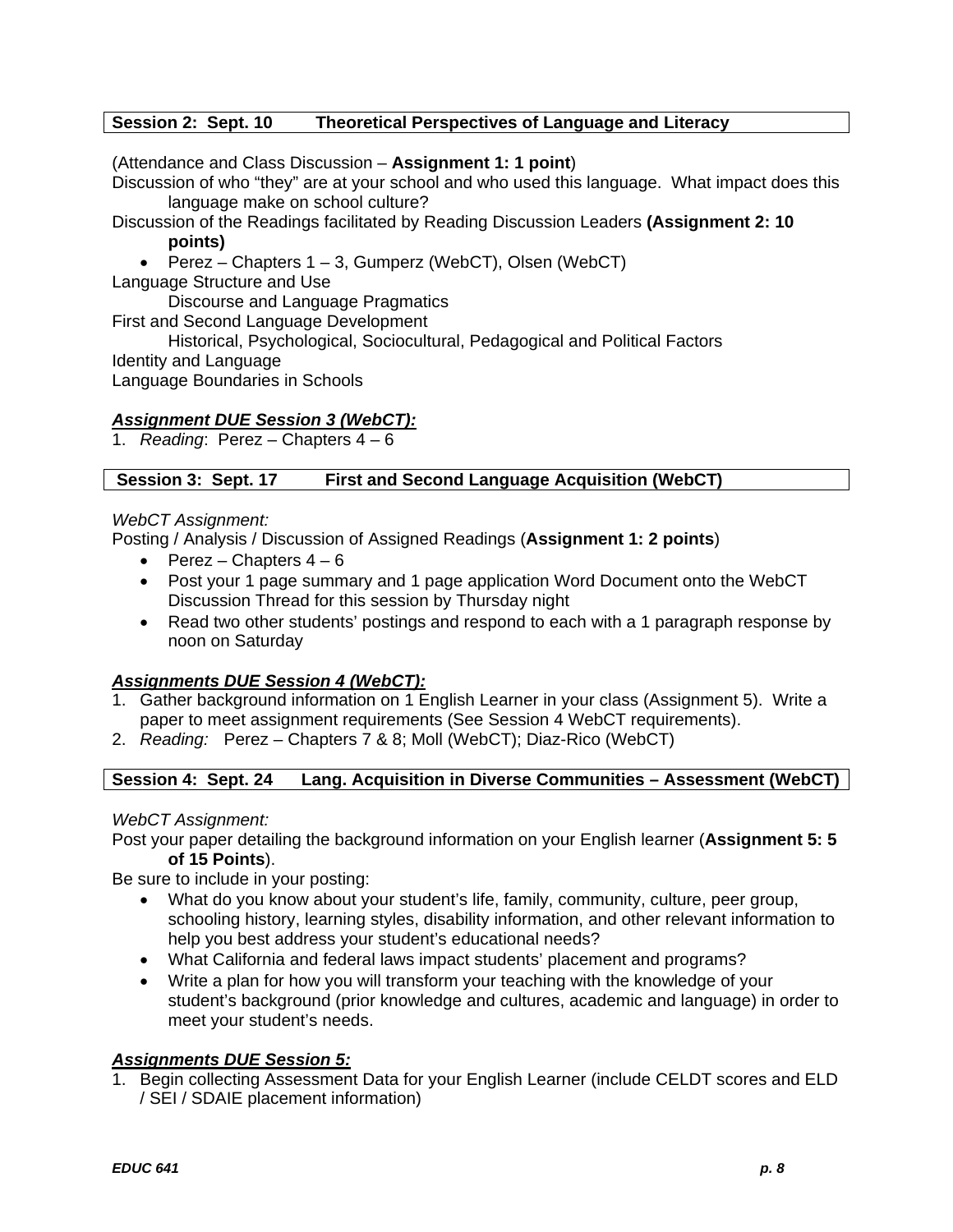2. *Reading:* Perez – Chapter 9 Zentella – Chapters 1 & 2

### **Session 5: Oct. 1 Language Acquisition in Diverse Communities – Assessment**

(Attendance and Class Discussion – **Assignment 1: 1 point**)

Discussion of Readings facilitated by Reading Discussion Leaders **(Assignment 2: 10 points)** 

• Perez – Chapters 7 – 9; Zentella – Chapters 1 & 2; Moll (WebCT); Diaz-Rico (WebCT) Theories and Methods of Bilingual / Multilingual Education

Cultural and linguistic backgrounds of English learners in California

Assessment – A Critical Look at the CELDT

Assessment Issues

Analysis of CELDT Test Data and Scoring Cultural and Linguistic Biases of Tests English Learner Placements at Your School

### *Assignments DUE Session 6:*

1. Finish collecting Assessment Data for your English Learner

2. *Reading*: Perez – Chapter 10

Zentella – Chapters 3 & 4

Session 6: Oct. 8 **Lang. Acquisition in Diverse Communities – Assessment** 

(Attendance and Class Discussion – **Assignment 1: 1 point**)

Discussion of the Readings facilitated by Reading Discussion Leaders **(Assignment 2: 10 points)** 

• Perez – Chapter 10; Zentella – Chapters 3 & 4

Instructional Methods for English Learners

Assessment of English Learners Across Content Areas

### *Assignment DUE Session 7 (WebCT):*

1. Analysis and Application of an English Learner's Assessment Data (Assignment 5)

### **Session 7: Oct. 15 Lang. Acquisition in Diverse Communities – Assessment (WebCT)**

Analysis of English Learners' Assessment Data (**Assignment 5: 10 of 15 points**)

- Read another colleague's Assessment Data report
- Compare and contrast your English Learner with the EL highlighted in your colleague's report
- What trends do you find in the data commonalities as well as what is missing from your data analyses

## *Assignment DUE Session 8 (WebCT):*

1. *Reading:* Perez – Chapters 11 & 12

#### **Session 8: Oct. 22 Language Diversity and A Social Justice Curriculum (WebCT)**

### *WebCT Assignment:*

Posting / Analysis of Assigned Readings (**Assignment 1: 2 points**)

• Perez – Chapters 11 & 12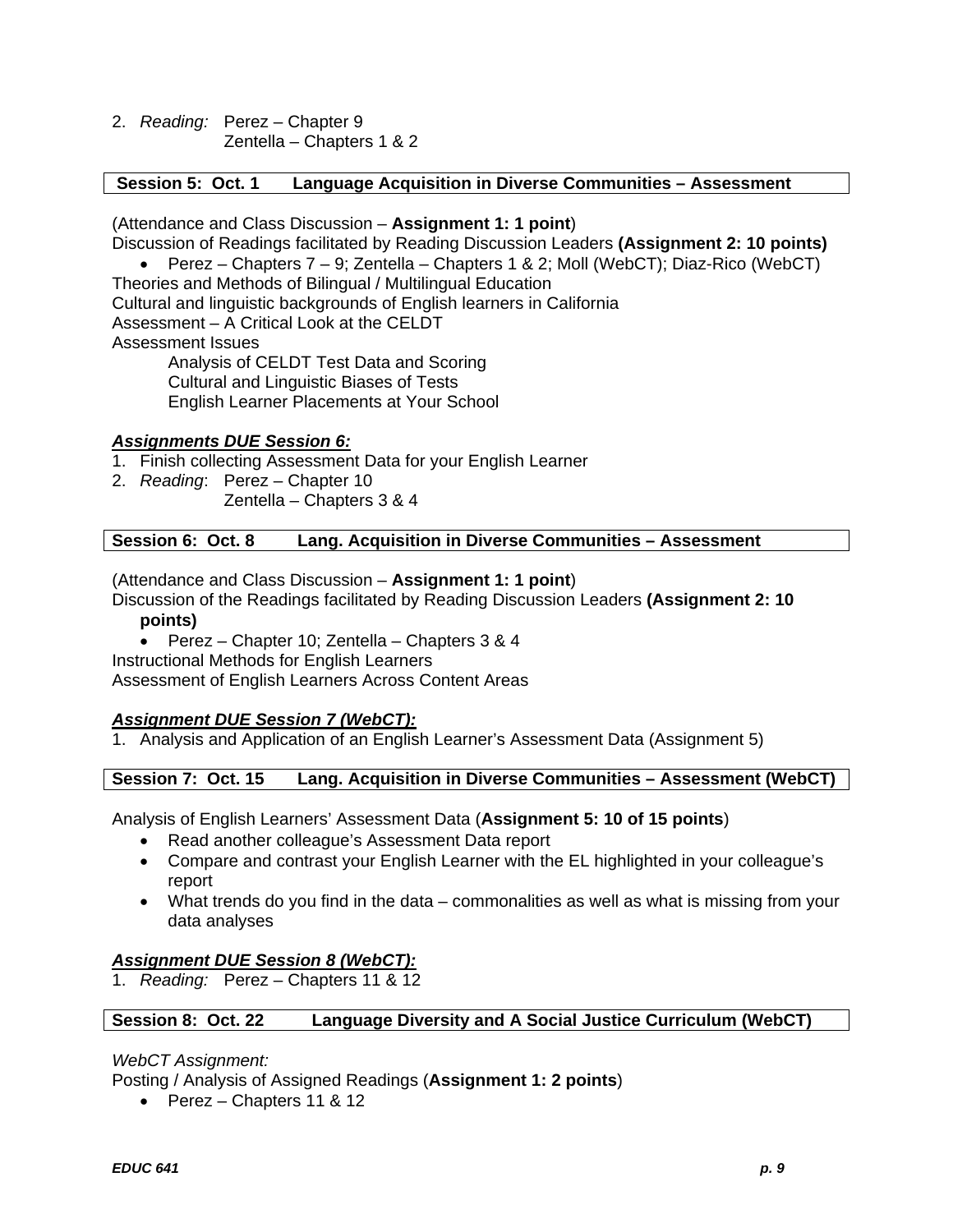- Post your 1 page summary and 1 page application Word Document onto the WebCT Discussion Thread for this session by Thursday night
- Read two other students' postings and respond to each with a 1 paragraph response by noon on Saturday

The Politics of Language

English as the Official Language Canadian and European Examples of "Official" Languages

### *Assignment DUE Session 9:*

1. Group 1 Article Reports (Assignment 3)

### **Session 9: Oct. 29 Language Diversity and A Social Justice Curriculum**

(Attendance and Class Discussion – **Assignment 1: 1 point**) Presentation of Article Reports: Group 1 (**Assignment 3: 10 points**) Debriefing of English Learner Assessment Data Assignment

### *Assignments DUE Session 10:*

- 1. Group 2 Article Reports (Assignment 3)
- 2. *Reading:* Zentella Chapters 5 & 6

### **Session 10: Nov. 5 Language Diversity and A Social Justice Curriculum**

(Attendance and Class Discussion – **Assignment 1: 1 point**)

Discussion of the Readings facilitated by Reading Discussion Leaders **(Assignment 2: 10** 

- **points)**
- Zentella Chapters 5 & 6

Presentation of Article Reports: Group 2 (**Assignment 3: 10 points**)

Teaching Scenarios - Classroom activities that value students' cultures and languages

### *Assignments DUE Session 11 (WebCT):*

- 1.a. Themes identified with articles and ideas (Assignment 6a)
- 1.b. Categories identified with articles and sources (Assignment 6b)
- 2. *Reading:* Zentella Chapters 7 10

#### **Session 11: Nov.12 Critical Analysis of Our Work (WebCT)**

### *WebCT Assignment:*

Posting / Analysis of Assigned Readings (**Assignment 1: 2 points**)

- Zentella Chapters  $7 10$
- Post your 1 page summary and 1 page application Word Document onto the WebCT Discussion Thread for this session by Thursday night
- Read two other students' postings and respond to each with a 1 paragraph response by noon on Saturday

### Organizational Framework / Literature Review (**Assignment 6: 5 points**)

• Students will post an overview  $(1 - 2)$  pages) of how they organized their resources into common themes (6a) or categories (6b).